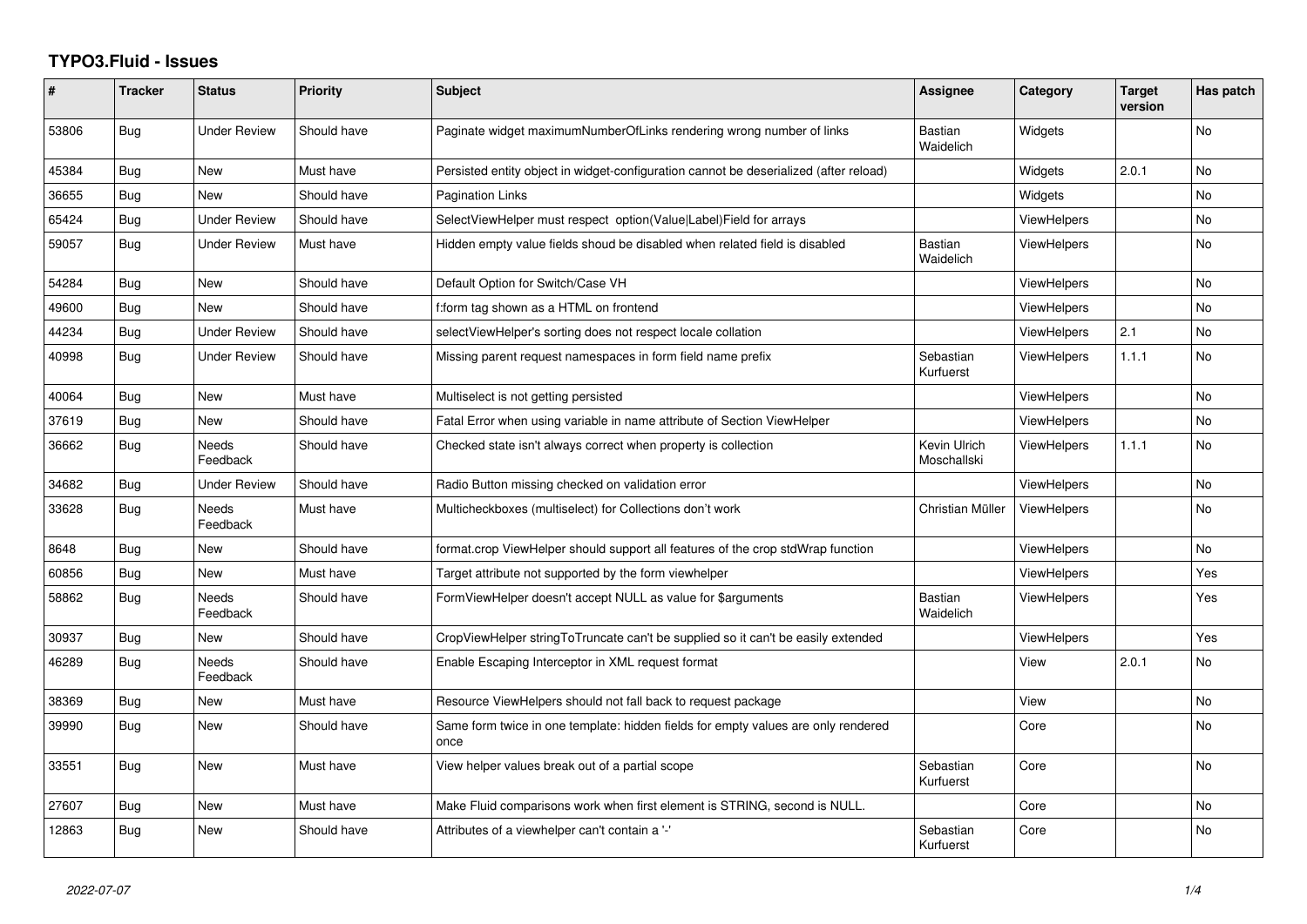| ∦     | <b>Tracker</b> | <b>Status</b>       | Priority    | Subject                                                                                                     | <b>Assignee</b>        | Category    | <b>Target</b><br>version | Has patch |
|-------|----------------|---------------------|-------------|-------------------------------------------------------------------------------------------------------------|------------------------|-------------|--------------------------|-----------|
| 3481  | Bug            | <b>New</b>          | Should have | Use ViewHelperVariableContainer in PostParseFacet                                                           |                        | Core        |                          | <b>No</b> |
| 51239 | <b>Bug</b>     | <b>Under Review</b> | Must have   | AbstractViewHelper use incorrect method signature for "\$this->systemLogger->log()"                         | Adrian Föder           | Core        |                          | Yes       |
| 52536 | <b>Bug</b>     | <b>Under Review</b> | Should have | Errorclass not set if no property-attribute set                                                             |                        |             |                          |           |
| 13045 | Bug            | <b>New</b>          | Should have | Entity decode of strings are different between if-conditions and output of variable                         |                        |             |                          |           |
| 58983 | Bug            | New                 | Should have | format.date does not respect linebreaks and throws exception                                                |                        |             |                          | No        |
| 58921 | Bug            | <b>New</b>          | Should have | f:form.* VHs crash if NOT inside f:form but followed by f:form                                              |                        |             |                          | <b>No</b> |
| 57885 | Bug            | New                 | Must have   | Inputs are cleared from a second form if the first form produced a vallidation error                        |                        |             |                          | No        |
| 55008 | <b>Bug</b>     | Under Review        | Should have | Interceptors should be used in Partials                                                                     | Christian Müller       |             |                          | No        |
| 52591 | Bug            | New                 | Should have | The Pagination Widget broken for joined objects                                                             |                        |             |                          | No        |
| 52419 | <b>Bug</b>     | New                 | Should have | Wrong PHPDocs notation for default value inline f:translate viewhelper                                      |                        |             | 2.0                      | No        |
| 50888 | Bug            | <b>Under Review</b> | Should have | WSOD by changing name of section and if Fluid caches are generated                                          |                        |             |                          | No        |
| 49038 | Bug            | <b>New</b>          | Must have   | form.select does not select the first item if prependOptionValue is used                                    |                        |             |                          | No        |
| 47006 | Bug            | <b>Under Review</b> | Should have | widget identifier are not unique                                                                            |                        |             |                          | No        |
| 28554 | Bug            | New                 | Should have | (v4) implement feature flag to disable caching                                                              |                        |             |                          | <b>No</b> |
| 28553 | Bug            | New                 | Should have | improve XHProf test setup                                                                                   |                        |             |                          | No        |
| 28552 | Bug            | New                 | Should have | (v5) write ViewHelper test for compiled run; adjust functional test to do two passes<br>(uncached & cached) |                        |             |                          | <b>No</b> |
| 28551 | Bug            | Accepted            | Should have | (v4) backport VHTest                                                                                        | Sebastian<br>Kurfuerst |             |                          | <b>No</b> |
| 28550 | Bug            | New                 | Should have | (v4) make widgets cacheable, i.e. not implement childnodeaccess interface                                   |                        |             |                          | No        |
| 28549 | Bug            | New                 | Should have | make widgets cacheable, i.e. not implement childnodeaccess interface                                        |                        |             |                          | No        |
| 31955 | Feature        | New                 | Should have | f:uri.widget                                                                                                |                        | Widgets     |                          | No        |
| 60003 | Feature        | New                 | Should have | Add required-Attribute to f:form.password                                                                   |                        | ViewHelpers |                          | No        |
| 51100 | Feature        | New                 | Must have   | Links with absolute URI should have the option of URI Scheme                                                |                        | ViewHelpers |                          | No        |
| 43346 | Feature        | <b>Under Review</b> | Should have | Allow property mapping configuration via template                                                           | Karsten<br>Dambekalns  | ViewHelpers | 2.1                      | <b>No</b> |
| 39936 | Feature        | <b>New</b>          | Should have | registerTagAttribute should handle default values                                                           |                        | ViewHelpers |                          | <b>No</b> |
| 36410 | Feature        | New                 | Should have | Allow templates to send arguments back to layout                                                            |                        | ViewHelpers |                          | No        |
| 5933  | Feature        | Accepted            | Should have | Optional section rendering                                                                                  | Sebastian<br>Kurfuerst | ViewHelpers |                          | No        |
| 3725  | Feature        | New                 | Could have  | CSS Engine                                                                                                  | Christian Müller       | ViewHelpers |                          | No        |
| 60181 | Feature        | New                 | Could have  | Caching mechanism for Fluid Views/Templates                                                                 |                        | View        |                          | No        |
| 8989  | Feature        | Needs<br>Feedback   | Could have  | Search path for fluid template files                                                                        |                        | View        |                          | No        |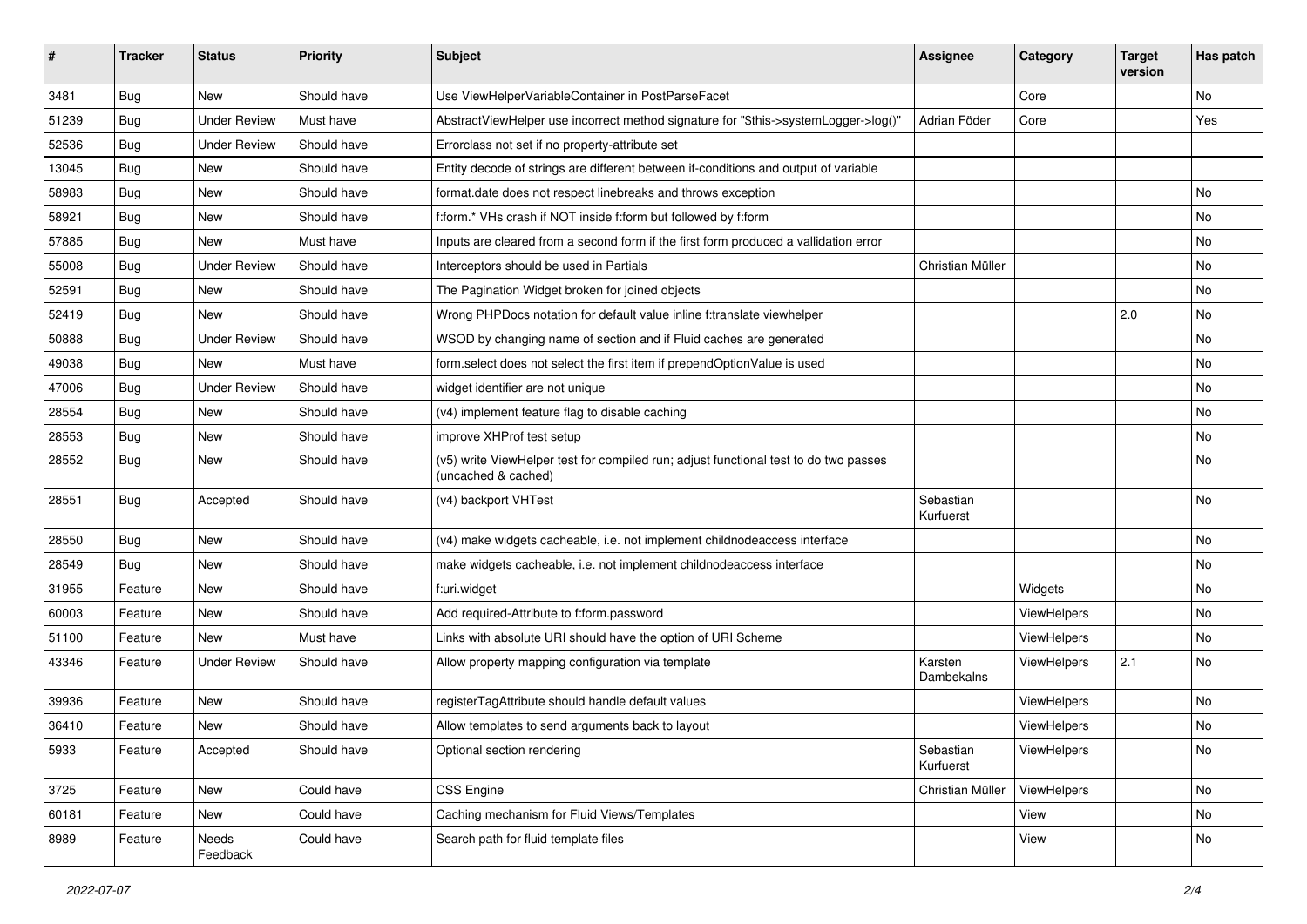| #     | <b>Tracker</b> | <b>Status</b>       | <b>Priority</b>      | Subject                                                                                       | <b>Assignee</b>        | Category    | <b>Target</b><br>version | Has patch |
|-------|----------------|---------------------|----------------------|-----------------------------------------------------------------------------------------------|------------------------|-------------|--------------------------|-----------|
| 4704  | Feature        | New                 | Should have          | Improve parsing exception messages                                                            |                        | Core        |                          |           |
| 1907  | Feature        | New                 | Could have           | Default values for view helpers based on context                                              |                        | Core        |                          |           |
| 62346 | Feature        | New                 | Could have           | f:comment should have high precende                                                           |                        | Core        | 3.x                      | No        |
| 46257 | Feature        | <b>Under Review</b> | Should have          | Add escape sequence support for Fluid                                                         |                        | Core        |                          | No        |
| 33394 | Feature        | Needs<br>Feedback   | Should have          | Logical expression parser for BooleanNode                                                     | <b>Tobias Liebig</b>   | Core        |                          | No        |
| 30555 | Feature        | New                 | Could have           | Make TagBuilder more extensible                                                               |                        | Core        |                          | No        |
| 10472 | Feature        | New                 | Could have           | Fluid Standalone distribution                                                                 |                        | Core        |                          | No        |
| 7608  | Feature        | New                 | Could have           | Configurable shorthand/object accessor delimiters                                             |                        | Core        |                          | Yes       |
| 48355 | Feature        | <b>New</b>          | Could have           | Assign output of viewhelper to template variable for further processing.                      |                        |             |                          |           |
| 45345 | Feature        | Needs<br>Feedback   | Should have          | Easy to use comments for fluid that won't show in output                                      |                        |             |                          |           |
| 9514  | Feature        | New                 | Should have          | Support explicit Array Arguments for ViewHelpers                                              |                        |             |                          |           |
| 9005  | Feature        | Accepted            | Could have           | Fluid Template Analyzer (FTA)                                                                 | Sebastian<br>Kurfuerst |             |                          |           |
| 60271 | Feature        | <b>New</b>          | Should have          | Paginate viewhelper, should also support arrays                                               |                        |             |                          | No        |
| 52640 | Feature        | <b>Under Review</b> | Should have          | Create an UnlessViewHelper as opposite to the IfViewHelper                                    | Marc Neuhaus           |             |                          | No        |
| 51277 | Feature        | New                 | Should have          | ViewHelper context should be aware of actual file occurrence                                  |                        |             |                          | No        |
| 49756 | Feature        | <b>Under Review</b> | Should have          | Select values by array key in checkbox viewhelper                                             |                        |             |                          | No        |
| 46545 | Feature        | New                 | Should have          | Better support for arrays in options of SelectViewHelper                                      |                        |             |                          | No        |
| 45153 | Feature        | New                 | Should have          | f:be.menus.actionMenuItem - Detection of the current select option is insufficient            |                        |             |                          | No        |
| 42397 | Feature        | New                 | Should have          | Missing viewhelper for general links                                                          |                        |             |                          | No        |
| 40081 | Feature        | New                 | Should have          | Allow assigned variables as keys in arrays                                                    |                        |             |                          | No        |
| 38130 | Feature        | New                 | Should have          | Checkboxes and multiple select fields should have an assignable default value                 |                        |             |                          | No        |
| 37095 | Feature        | New                 | Should have          | It should be possible to set a different template on a Fluid TemplateView inside an<br>action | Christopher<br>Hlubek  |             |                          | No        |
| 33215 | Feature        | New                 | Should have          | RFC: Dynamic values in ObjectAccess paths                                                     |                        |             |                          | No        |
| 3291  | Feature        | Needs<br>Feedback   | Should have          | Cacheable viewhelpers                                                                         |                        |             |                          | No        |
| 36559 | Feature        | New                 | Could have           | New widget progress bar                                                                       |                        |             |                          | Yes       |
| 9950  | Task           | New                 | Should have          | Binding to nested arrays impossible for form-elements                                         |                        | ViewHelpers |                          |           |
| 54195 | Task           | New                 | Should have          | Rename and move FormViewHelper's errorClass value, currently 'f3-form-error'                  | Adrian Föder           | ViewHelpers |                          | No        |
| 34309 | Task           | New                 | Could have           | Unknown ViewHelpers cause exception - should be handled more graceful                         |                        | ViewHelpers |                          | No        |
| 26664 | Task           | New                 | Won't have this time | Clean up Form ViewHelpers                                                                     |                        | ViewHelpers |                          | No        |